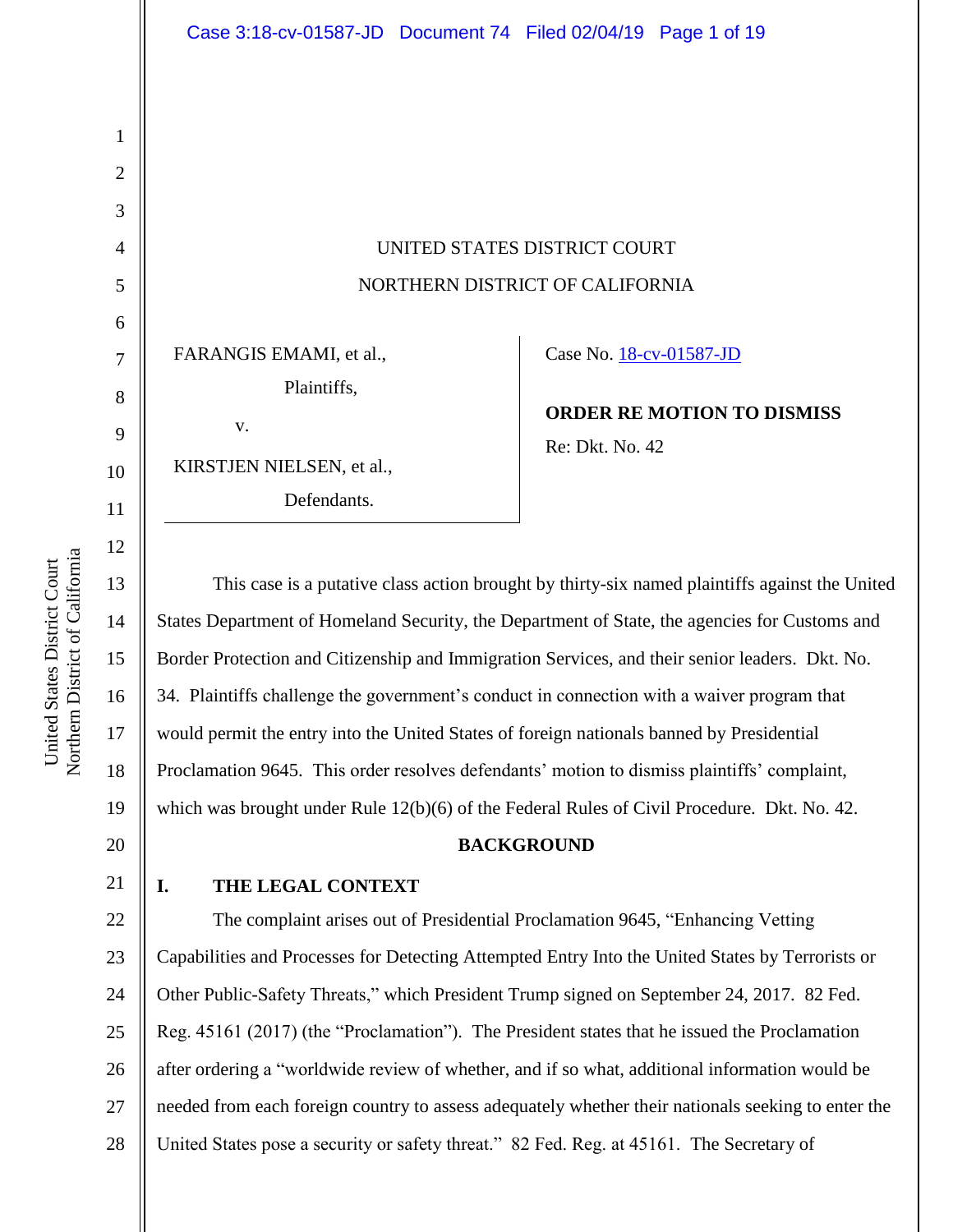#### Case 3:18-cv-01587-JD Document 74 Filed 02/04/19 Page 2 of 19

1

2

3

4

5

6

7

8

9

10

11

12

13

14

15

16

17

Homeland Security concluded from the review that "a small number of countries . . . remain deficient . . . with respect to their identity-management and information-sharing capabilities, protocols, and practices." *Id*. To advance the "policy of the United States to take all necessary and appropriate steps to encourage foreign governments to improve their information-sharing and identity-management protocols and practices," the President ordered a sharp curtailment, and in some cases a complete suspension, of entry into the United States by nationals of eight countries: Chad, Iran, Libya, North Korea, Syria, Venezuela, Yemen and Somalia. *Id*. at 45162, 45165-67.

The complaint focuses on Iran, Libya, Somalia, Syria and Yemen. Dkt. No. 34  $\P$  4.<sup>1</sup> For Iranian nationals, the President limited entry into the United States to holders of visas for students (F and M) or exchange visitors (J), and no others. 82 Fed. Reg. at 45165. For Libyan nationals, the President suspended all immigrant entry, and nonimmigrant entry on business (B-1), tourist (B-2) and business/tourist (B-1/B-2) visas. *Id*. at 45166. For Somali nationals, the President suspended all entry into the United States as immigrants, and required "additional scrutiny" of nonimmigrant entry for ties to terrorist organizations or other threats to the United States. *Id*. at 45167. For nationals of Syria, entry as immigrants and nonimmigrants was suspended *in toto*. *Id*. at 45166. For Yemeni nationals, entry as immigrants was suspended, as well as entry as nonimmigrants on business (B-1), tourist (B-2) and business/tourist (B-1/B-2) visas. *Id*. at 45167.

18 19 20 21 22 23 24 25 The President also ordered the waiver program that is at the center of this dispute. As Section 3(c) of the Proclamation provides, "a consular officer, or the Commissioner, United States Customs and Border Protection (CBP), or the Commissioner's designee, as appropriate, may, in their discretion, grant waivers on a case-by-case basis . . . ." 82 Fed. Reg. at 45168. "A waiver may be granted only if a foreign national demonstrates to the consular officer's or CBP official's satisfaction that: (A) denying entry would cause the foreign national undue hardship; (B) entry would not pose a threat to the national security or public safety of the United States; and (C) entry would be in the national interest." *Id*. (Sec. 3(c)(i)).

26

27

 $\overline{a}$ 

 $1$  The restrictions on nationals of Chad have been lifted. Presidential Proclamation No. 9723, 83 Fed. Reg 15937 (Apr. 10, 2018).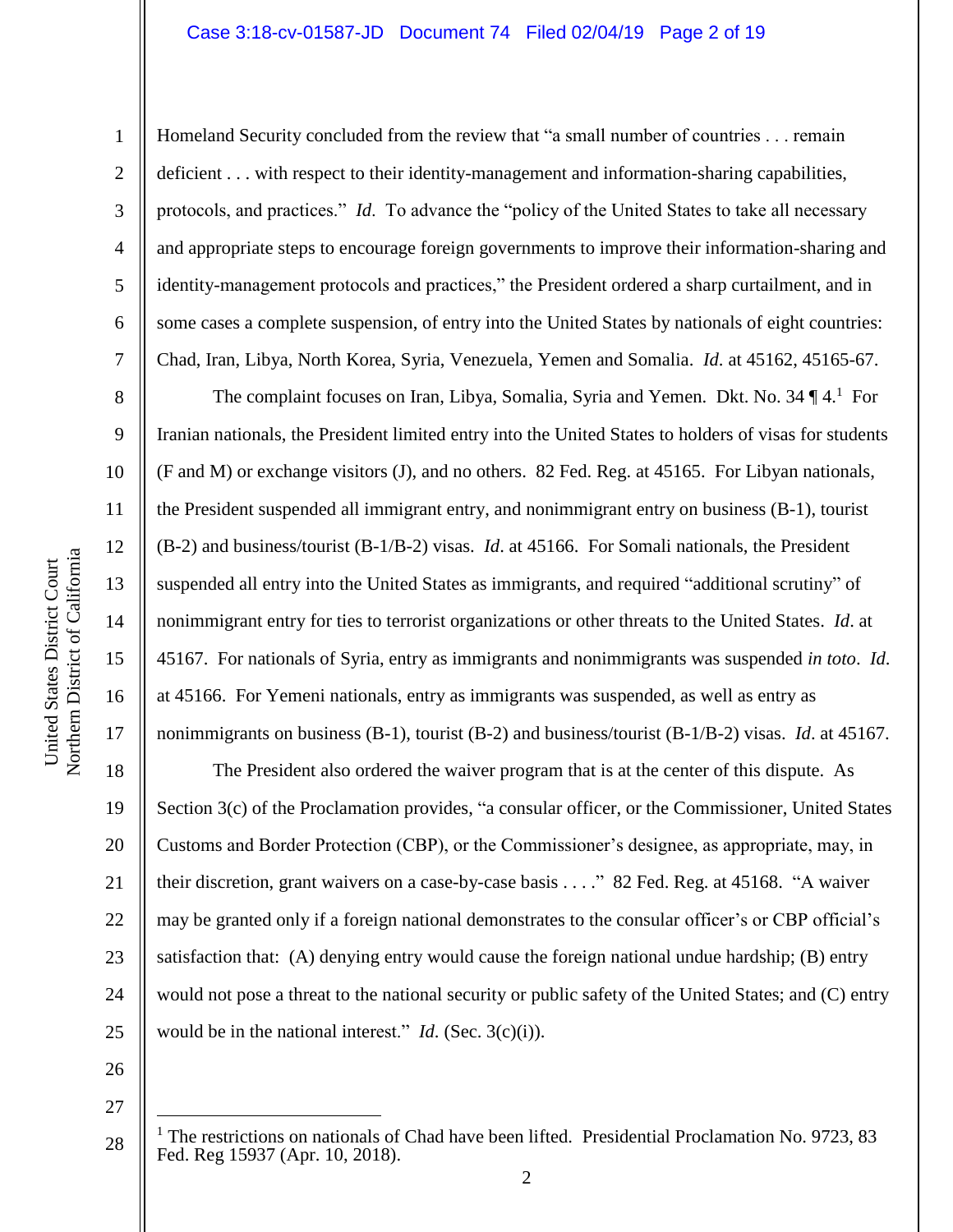1

2

3

4

5

6

7

8

9

10

11

12

13

14

15

16

17

18

19

20

21

22

The President directed the Secretary of State and the Secretary of Homeland Security to "coordinate to adopt guidance addressing the circumstances in which waivers may be appropriate for foreign nationals seeking entry as immigrants or nonimmigrants." *Id*. (Sec. 3(c)). The Proclamation left the format of the guidance up to the agencies, but provided examples of circumstances when a waiver would be appropriate. These situations included a foreign national who "seeks to enter the United States to visit or reside with a close family member (*e.g.*, a spouse, child, or parent) who is a United States citizen, lawful permanent resident, or alien lawfully admitted on a valid nonimmigrant visa," and for whom "the denial of entry would cause . . . undue hardship." *Id.* at 45169 (Sec. 3(iv)(D)). They also included a "foreign national [who] seeks to enter the United States for significant business or professional obligations and the denial of entry would impair those obligations." *Id*. (Sec. 3(iv)(C)).

A lawsuit brought in this circuit challenged the legality of the Proclamation, but the United States Supreme Court upheld it as a proper exercise of the President's discretion to suspend the entry of aliens into the United States under Section 1182(f) of the Immigration and Nationality Act. *Trump v. Hawaii*, 138 S.Ct. 2392, 2408 (2018). The plaintiffs had sought to enjoin the Proclamation on the grounds, among others, that it was issued "for the unconstitutional purpose of excluding Muslims" in violation of the Establishment Clause of the First Amendment. *Id*. at 2415. The Supreme Court concluded that the plaintiffs were not likely to succeed on the merits. The Court applied a rational basis review to find that "the entry policy is plausibly related to the Government's stated objective to protect the country and improve vetting processes." *Id*. at 2420- 23. The Court also assumed without deciding that the plaintiffs' statutory claims could be heard notwithstanding the doctrine of consular nonreviewability. *Id*. at 2407.

23 24 25 26 27 28 The allowance for waivers in the Proclamation was an important reason why the fivejustice majority upheld it as serving a legitimate national security interest. The majority cited the waiver program as one of "three additional features" of the President's policy -- along with the subsequent removal of restrictions on three "Muslim-majority" countries and an allowance for "significant exceptions" for nonimmigrant entry -- that effectively dispelled concerns of religious animus or discrimination in the Proclamation. *Id*. at 2422. The majority put substantial emphasis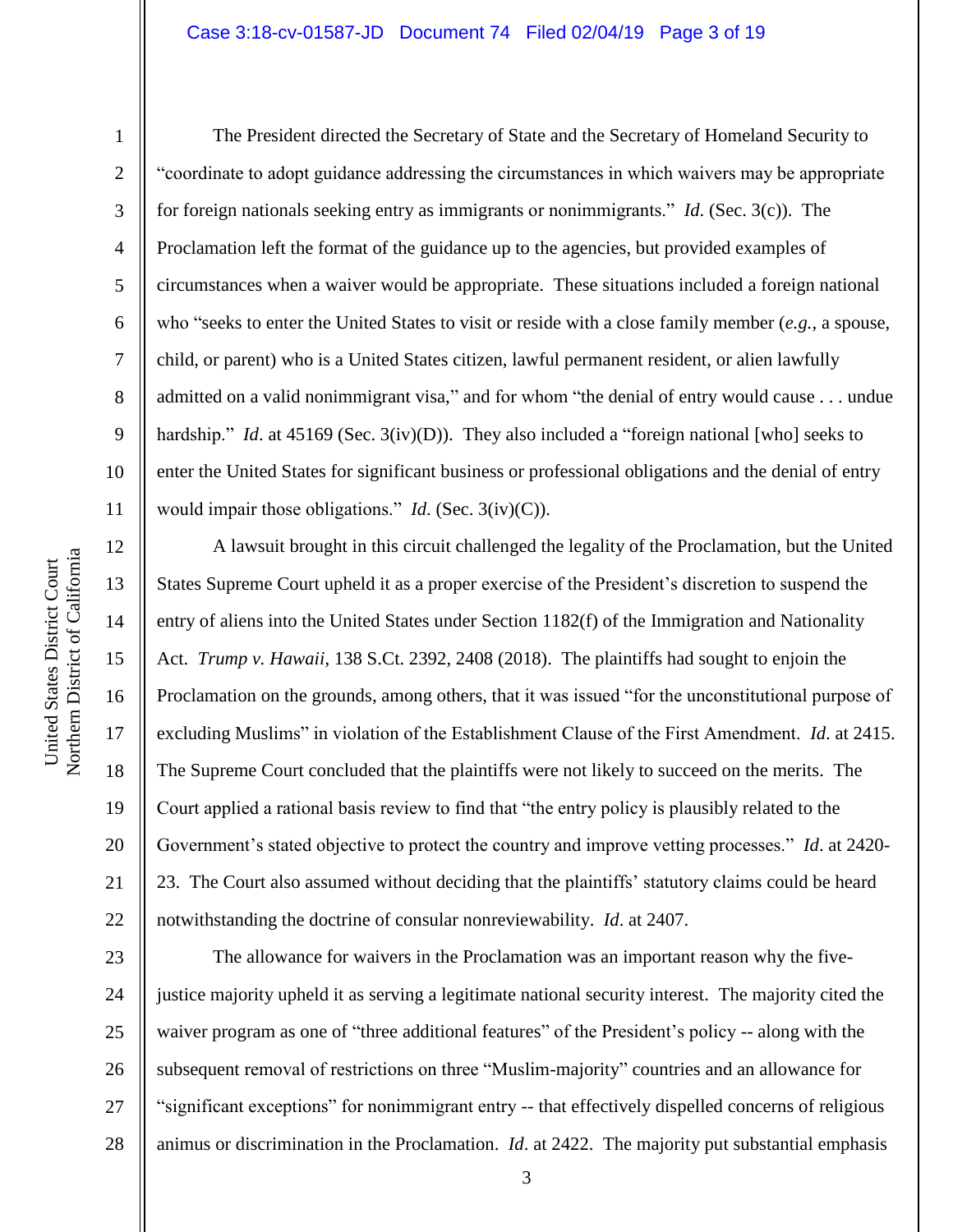on the fact that DHS and the State Department were directed to "issue guidance elaborating upon the circumstances that would justify a waiver," in the apparent expectation that this would establish a program similar to the "humanitarian exceptions" implemented by President Carter during the Iran hostage crisis. *Id*.

The four dissenting justices took a different view. Most relevant here is Justice Breyer's attention to the majority's observations about the waiver program. He suggested that, while the words might be reassuring, the incipient evidence available to the Court indicated that waivers were not being granted in practice. At the least, this evidence raised a serious question about whether the program was mere "window dressing." *Id*. at 2432-33. This matters because, if the government was not in fact actually administering the waiver program, "its argument for the Proclamation's lawfulness becomes significantly weaker." *Id*. at 2430.

12

1

2

3

4

5

6

7

8

9

10

11

## **II. THE FACTUAL CONTEXT**

13 14 15 16 17 18 19 20 21 22 23 24 25 26 27 28 That is the main legal context of the complaint. The factual circumstances are provided by a number of State Department statements about the Proclamation and the waiver program that are attached to the complaint and incorporated by reference, and so are properly considered for the motion to dismiss. To start, on December 4, 2017, the Department posted on its website an informational statement about the Proclamation that included some "Frequently Asked Questions" and the answers to those questions. The post included these statements: "In accordance with the Presidential Proclamation, for nationals of the eight designated countries, a consular officer will make a determination whether an applicant . . . may be eligible for a waiver under the Proclamation and therefore issued a visa." Dkt. No. 34-4 (Ex. C) at ECF p. 4. "As specified in the Proclamation, consular officers may issue a visa based on a listed waiver category to nationals of countries identified in the PP on a case-by-case basis, when they determine: that issuance is in the national interest, the applicant poses no national security or public safety threat to the United States, and denial of the visa would cause undue hardship. There is no separate application for a waiver. An individual who seeks to travel to the United States should apply for a visa and disclose during the visa interview any information that might demonstrate that he or she is eligible for a waiver." *Id*. at ECF p. 6.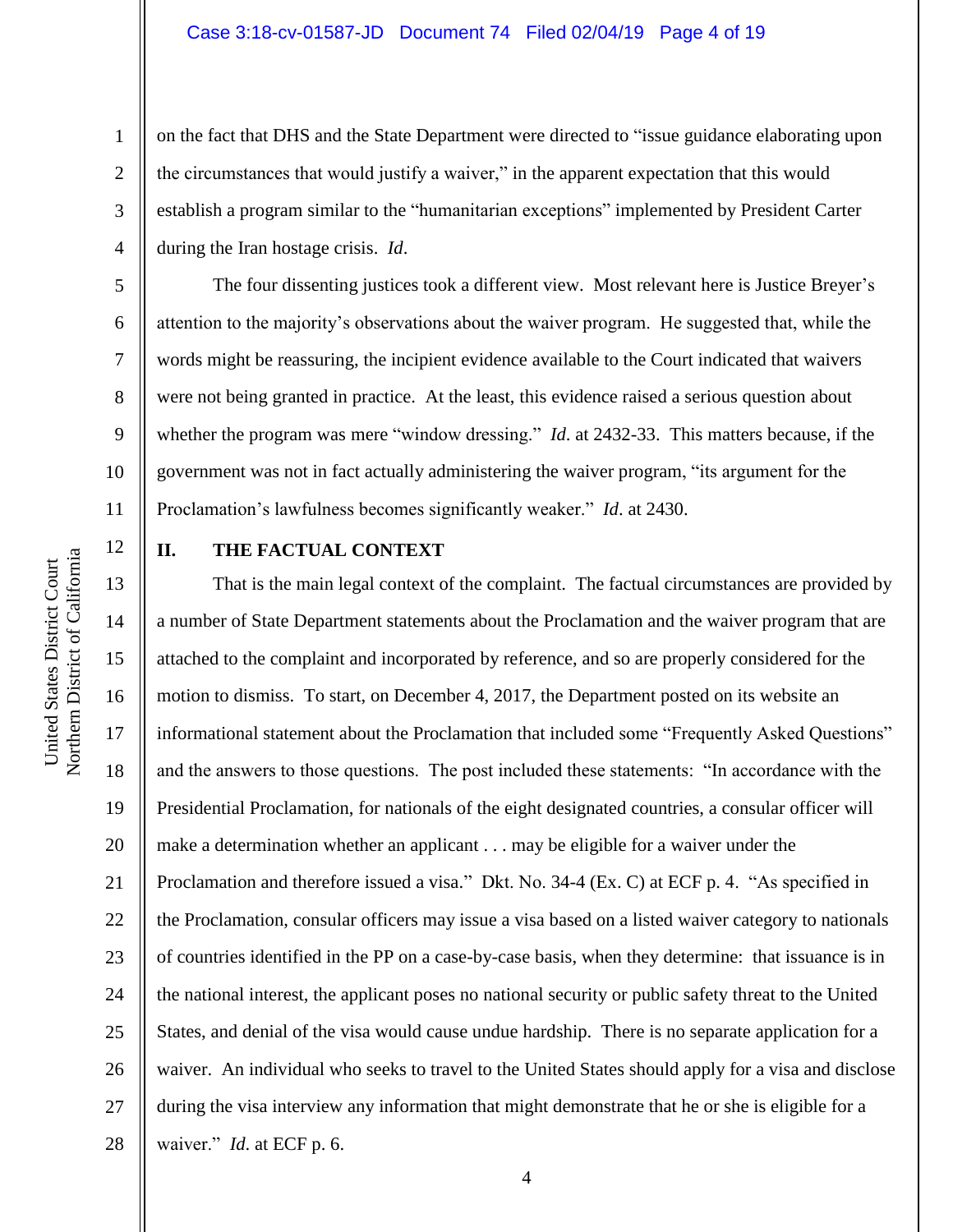1 2 3 4 5 6 7 8 9 10 11 12 13 14 15 16 17 18 19 20 21 On April 10, 2018, the Department posted to its website about "Revisions to Presidential Proclamation 9645." Dkt. No. 34-7 (Ex. F). It explained that "[t]he new P.P. removes the visa restrictions imposed on nationals of Chad by the earlier P.P." *Id*. at ECF p. 2. The new statement once again affirmed that "[a]s specified in the Proclamation, consular officers may issue a visa based on a listed waiver category to nationals of countries identified in the PP on a case-by-case basis, when they determine" the waiver factors are satisfied. *Id*. at ECF pp. 4-5. The revised statement's "Frequently Asked Questions" section also said that "[a]n individual who wishes to apply for an immigrant visa should apply for a visa and disclose during the visa interview any information that might demonstrate that he or she is eligible for an exception or waiver per the Proclamation. A consular officer will carefully review each case to determine whether the applicant is affected by the Proclamation and, if so, whether the case qualifies for an exception or a waiver." *Id*. at ECF p. 6. Another "frequently asked" question posed this inquiry: "I've heard that the Department of State does not grant waivers of the Proclamation. Is this correct?" The State Department answered, This information is incorrect. As specified in the Proclamation, consular officers may issue a visa to nationals of countries covered by the Proclamation with a waiver on a case-by-case basis, when they determine: that issuance is in the national interest, the applicant poses no national security or public safety threat to the United States, and denial of the visa would cause undue hardship. There is no separate application for a waiver. An individual who seeks to travel to the United States should apply for a visa and disclose during the visa interview any information that might demonstrate that he or she is eligible for a waiver. From December 8, 2017 through April 1, 2018, more than 430 applicants

were cleared for waivers after a consular officer determined the applicants satisfied all criteria and completed all required processing. Many of those applicants already have received their visas.

24 *Id*. at ECF p. 7.

22

23

25 26 27 28 In addition to these comments that the State Department published on the internet, the complaint attached two letters from Mary K. Waters, Assistant Secretary of Legislative Affairs at the Department of State, to United States Senator Chris Van Hollen. The first, dated February 22, 2018, referred expressly to Section 3(c) of the Proclamation, and stated, "[t]he entry restrictions of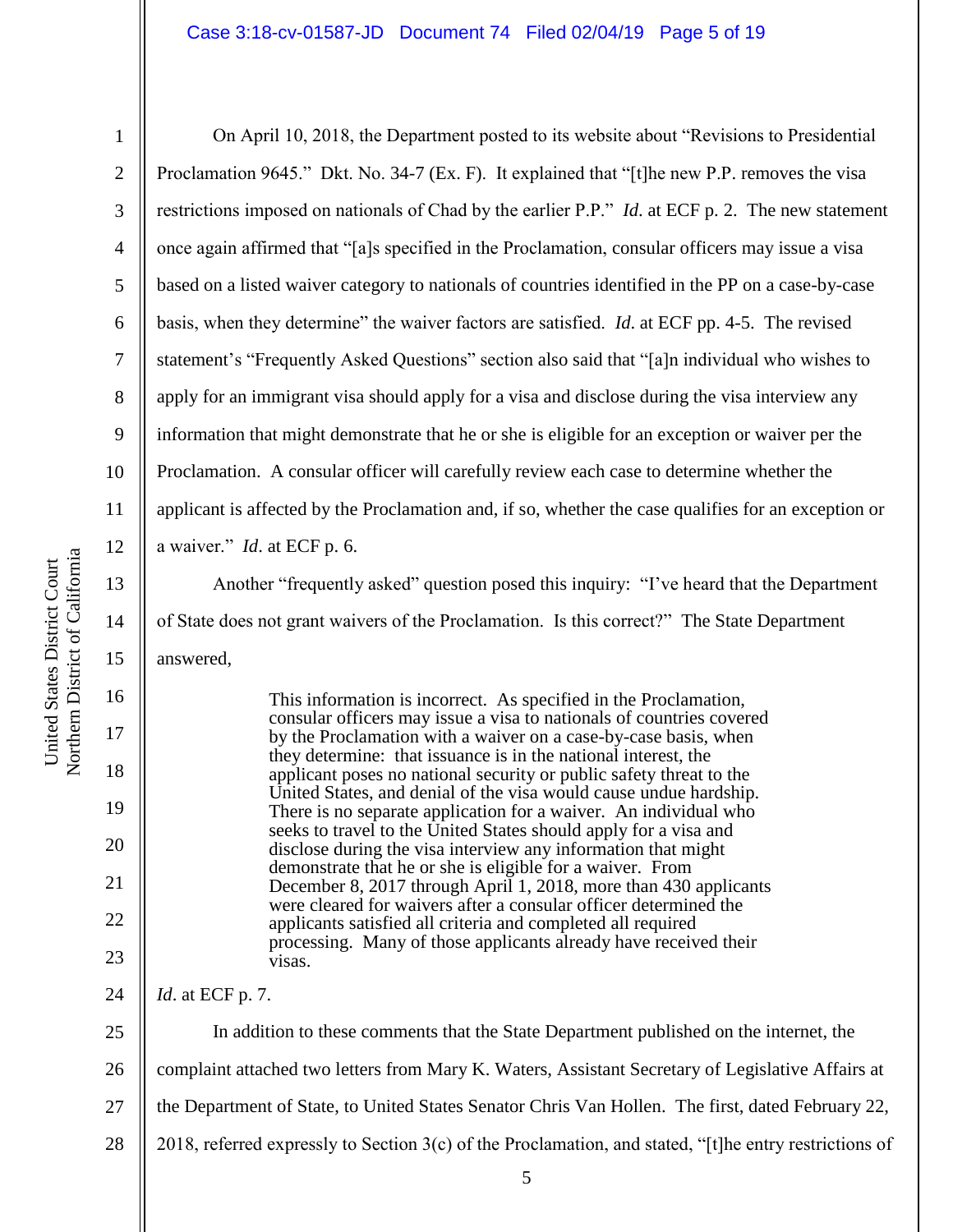10 11 12 Northern District of California Northern District of California 13 14 15 16 17

United States District Court

United States District Court

1

2

3

4

5

6

7

8

9

the Proclamation may be waived if a consular officer determines that the applicant meets each of the following three criteria: (1) denying entry would cause the foreign national undue hardship; (2) entry would not pose a threat to the national security or public safety of the United States; and (3) entry would be in the national interest." Dkt. No. 34-6 (Ex. E) at ECF p. 2. The letter added, "[c]onsular officers may grant waivers on a case-by-case basis when the applicant demonstrates to the officer's satisfaction that he or she meets the three criteria discussed above." *Id*. at ECF p. 3. After addressing each criteria more specifically, Ms. Waters stated, "If the consular officer determines, after consultation with the Visa Office, that an applicant does not pose a threat to national security or public safety and the other two requirements have been met, a visa may be issued with the concurrence of a consular manager." *Id*. The letter also said that "Section 3(c)(iv) of the Proclamation provides examples of the circumstances in which a waiver might be appropriate. The Department's worldwide guidance to consular officers regarding waivers is drawn directly from the Proclamation. Further, consular officers may consult with the Visa Office if a consular officer believes a case may warrant a waiver but the applicant's circumstances do not align with one of the examples in the Proclamation." *Id*. Ms. Waters attached a chart to the letter which showed that a total of 2 waivers had been approved as of February 15, 2018, out of 8,406 applications for nonimmigrant and immigrant visas that had been received and processed from nationals subject to Proclamation 9645 between December 8, 2017, to January 8, 2018. *Id*. at ECF p. 5. The Court's math indicates that this amounts to an approval rate of 0.02%. 2

20 21 22 23 24 25 Ms. Waters sent a second letter to Senator Van Hollen six months later, on June 22, 2018. That letter confirmed that, "[a]s discussed in our February 22 letter, the Department's worldwide guidance to consular officers regarding when a waiver pursuant to section 3(c) of PP 9645 may be granted is drawn directly from PP 9645 itself." Dkt. No. 34-11 (Ex. J) at ECF p. 2. The letter included another chart stating that, "as of April 30 unless otherwise stated," waivers were approved for "579 (768 as of May 31)" applicants out of 33,176 applications that had been

26

 $\overline{a}$ 

18

<sup>27</sup> 28 <sup>2</sup> Ms. Waters' chart contains a number of deductions, *e.g.*, for "applicants refused for reasons unrelated to the Proclamation" (1,723) and "applicants who failed to meet the criteria for a waiver" (6,282). But even with those deductions, out of 273 applicants who presumptively qualified for a waiver, only 2 were granted. That amounts to a  $0.73\%$  approval rate.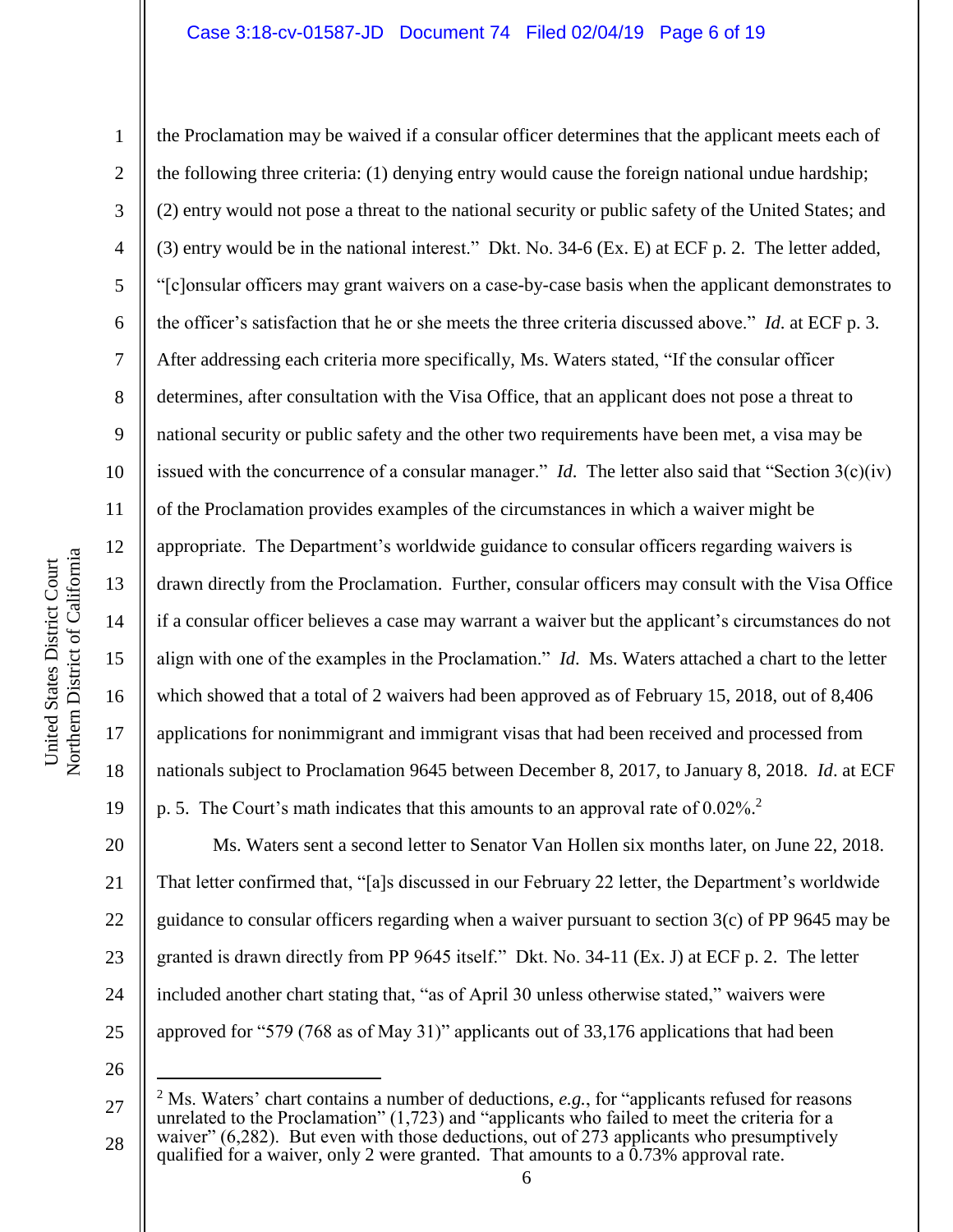received "from impacted nationalities." *Id*. at ECF p. 4. The Court's math indicates that this amounts to approval rates of 1.75% and 2.3%, for April 30, 2018, and May 31, 2018, respectively.<sup>3</sup>

Other exhibits in the complaint provide additional factual background. These include a declaration by a former consular officer, Christopher Richardson, Esq., who was employed by the United States Department of State from 2011 to 2018, and most recently as American Citizens Services Chief at the United States Embassy in Madrid, Spain. Dkt. No. 34-3 (Ex. B) ¶ 3. Mr. Richardson states that he had access to "all the state department guidance, cables, sample Q's and A's and instructions regarding" the Proclamation, and when read together, it was "understood that there really is no waiver and the Supreme Court was correct to point out that the waiver is merely 'window dressing.'" *Id*. **[14**, 10. Furthermore, "[a]s a Consular officer previously employed by the State Department [his] impression and interpretation of how we as officers were to apply the waiver process was" that "we were not allowed to exercise that discretion [to grant a waiver]. We were mandated to send notice to Washington that we found this applicant eligible to apply and Washington would then make the decision to grant or deny the waiver." *Id*. ¶ 11.

Plaintiffs have also provided a sample waiver denial letter from the Consular Section of the United States Embassy for Yerevan, Armenia. Dkt. No. 34-10 (Ex. I). It reads, "Dear Applicant: This is to inform you that a consular officer found you ineligible for a visa under Section 212(f) of the Immigration and Nationality Act, pursuant to Presidential Proclamation 9645. Today's decision cannot be appealed." *Id*. The letter offers only two options for the consular officer to choose. The first option states: "Taking into account the provisions of the Proclamation, a waiver will not be granted in your case." *Id*. The second states: "The consular officer is reviewing your eligibility for a waiver under the Proclamation. . . . You will be contacted with a final determination on your visa application as soon as practicable." *Id*. The sample form comes with

26

 $\overline{a}$ 

25

1

2

3

4

5

6

7

8

9

10

11

12

13

14

15

16

17

18

19

20

21

22

23

<sup>27</sup> 28 <sup>3</sup> Again, even excluding Ms. Waters' figures for those applicants "found ineligible for reasons other than those covered in P.P. 9645" (4,900) and those applicants "who received a visa under an exception from P.P. 9645" (4,900), results in waiver approval rates of 2.13% and 2.83% as of April 30, 2018, and May 30, 2018, respectively.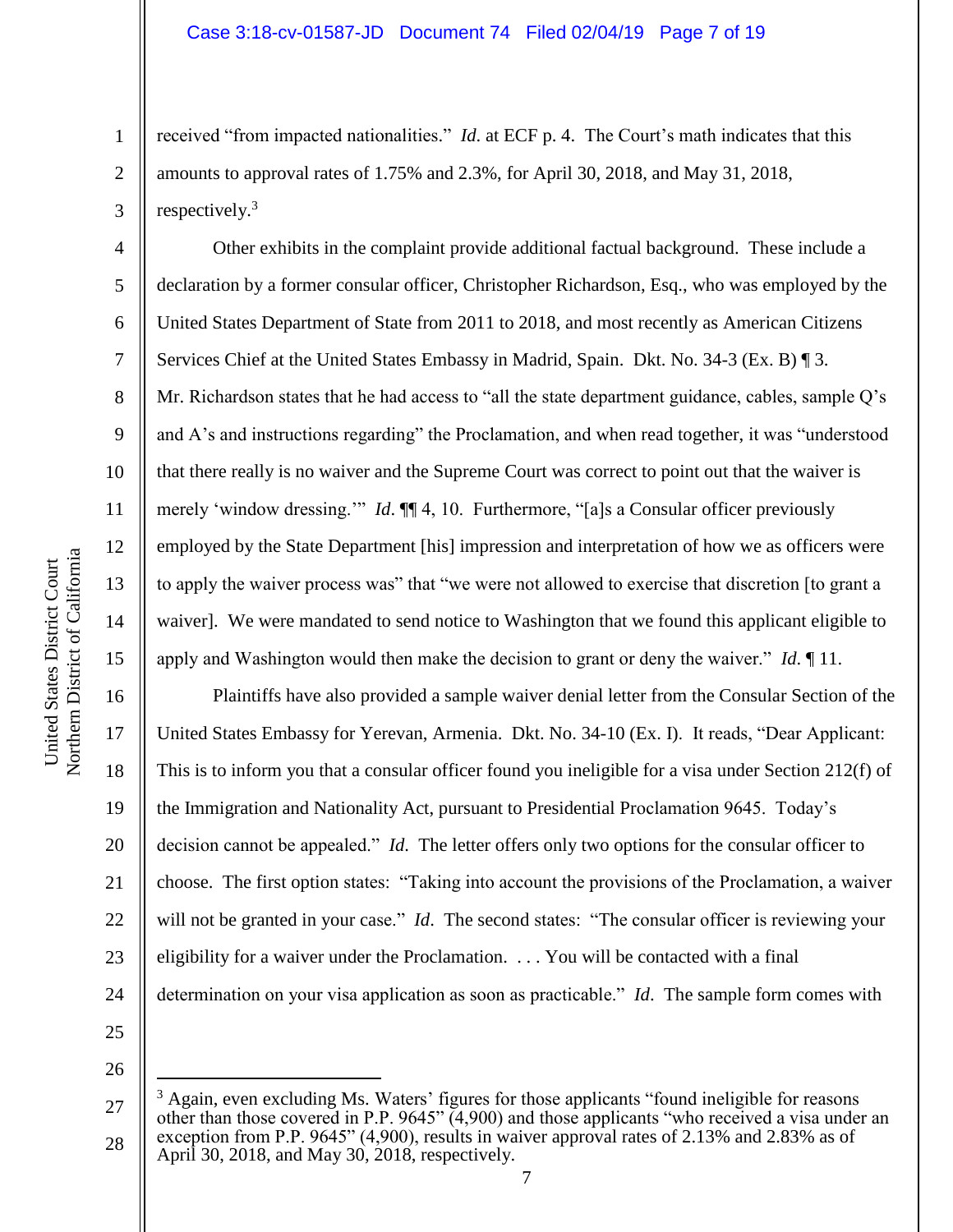1 2 the first box pre-checked to show that a waiver was denied. No box is provided in the form to show that a waiver has been granted.

3

4

5

6

7

8

9

10

11

12

13

14

15

16

17

18

19

20

21

22

23

### **III. PLAINTIFFS' CLAIMS**

The named plaintiffs and putative class members are United States citizens, and lawful permanent residents and foreign nationals hailing from Iran, Libya, Somalia, Syria and Yemen. Dkt. No. 34 ¶ 4. The complaint organizes plaintiffs into two groups. In the Family Member Class are United States citizens and lawful permanent residents whose family members are subject to the entry restrictions imposed by the Proclamation. *Id*. ¶ 11. In the Visa Applicant Class are the Iranian, Libyan, Somali, Syrian and Yemeni visa applicants themselves whom the Proclamation would bar from the United States absent a waiver. *Id*. ¶ 12.

The number of named plaintiffs is quite sizable, and so the Court highlights just a few representative accounts of their waiver experiences as alleged in the complaint. Plaintiff Tanaz Toloubeydokhti is a United States citizen of Iranian origin who lives in San Diego, California, and works in obstetrics and gynecology. Dkt. No. 34 ¶¶ 98-99. In 2016, Ms. Toloubeydokhti petitioned for immigrant visas for her parents, plaintiffs Fathollah Tolou Beydokhti and Behnaz Malekghaeini, who are both Iranian nationals. The petitions were approved and her parents' visa interviews were scheduled for December 21, 2017, at the United States Embassy in Yerevan, Armenia. *Id*. ¶ 100. Her parents had "put together documents they believed would demonstrate that they meet the criteria for a waiver under the terms of the Proclamation." *Id*. ¶ 101. But "when they attempted to present those documents to the consular official, the official refused to review them, stated that they did not qualify for a waiver, and stated that their visas were denied." *Id*. Because of the denial, Mr. Beydokhti and Ms. Malekghaeini were unable to enter the United States to be with their daughter and newborn grandchild. *Id*. ¶ 103.

24 25 26 27 28 Plaintiff Malik Almathil is a United States citizen living in New York City who petitioned in March 2015 for entry of his Yemeni wife currently residing in Jordan. *Id*. ¶ 132-33. The petition was approved, and Mrs. Almathil attended her visa interview in Djibouti on July 31, 2017, before the Proclamation went into effect. *Id*. ¶ 133. On December 17, 2017, soon after the Proclamation was promulgated, she received "a boilerplate denial of a visa and waiver," without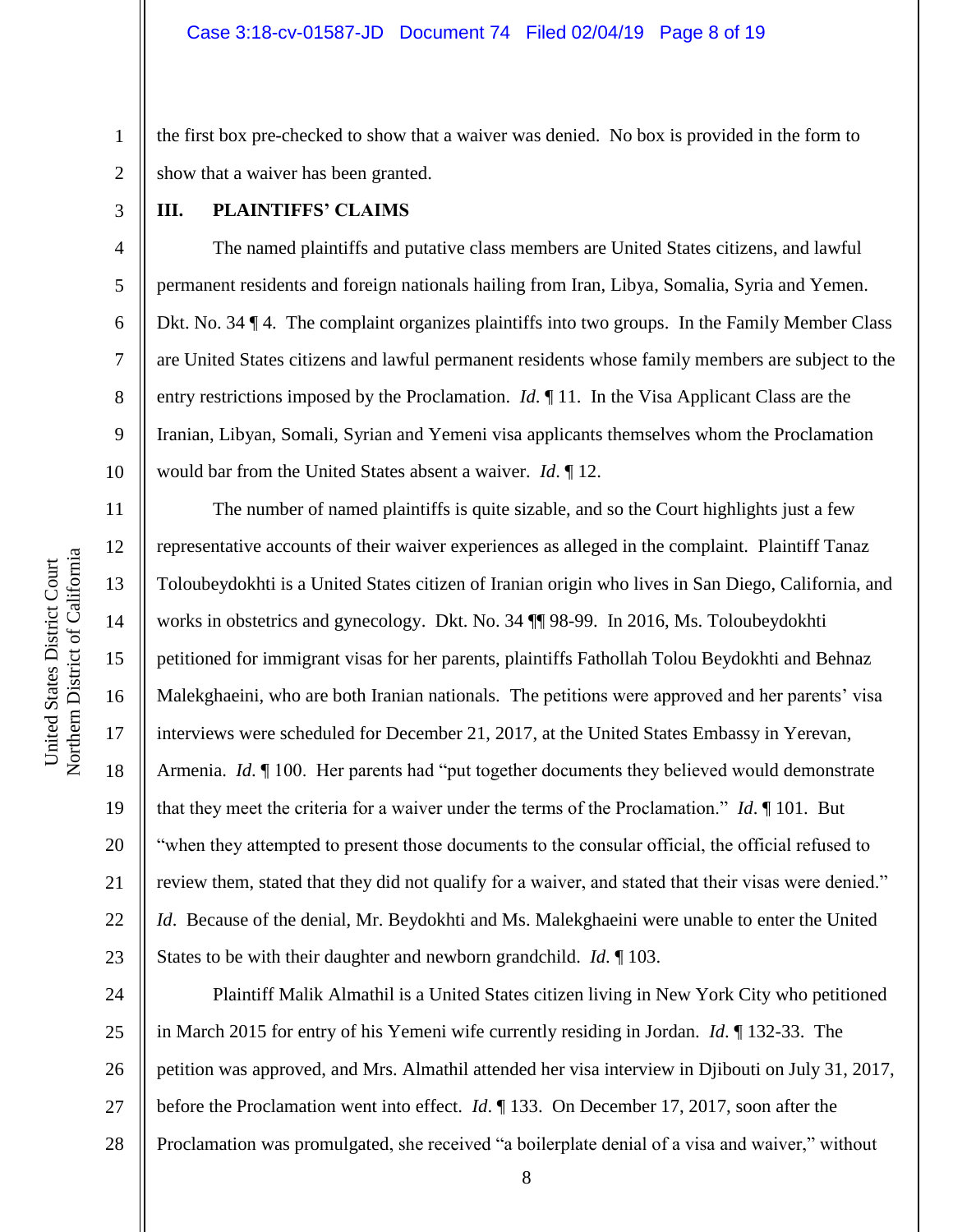#### Case 3:18-cv-01587-JD Document 74 Filed 02/04/19 Page 9 of 19

ever being given the opportunity to submit documents to demonstrate her eligibility for a waiver. *Id.*  $\mathbb{I}$  134-36. Because of the situation in Yemen, Mrs. Almathil "had to leave the country in 2015 and is unable to return." *Id*. ¶ 138. And because Mr. Almathil had to "return to the United States to resume earning a living so that he can provide for himself and his wife," husband and wife are currently living in separate countries. *Id*.

Plaintiff Ismail Alghazali is a United States citizen of Yemeni origin currently residing in Djibouti. *Id*. ¶ 123. He petitioned for a family-based immigrant visa for his wife in mid-2016, and the petition was approved in late 2016. *Id*. ¶ 124. She attended her interview at the United States consulate in Djibouti on January 3, 2018, and "was informed immediately that her visa was denied and that she would not be considered for a waiver." *Id*. ¶¶ 124-25. She was never informed that she could seek to demonstrate her eligibility for a waiver, nor given an opportunity to submit documents in support of a waiver application. *Id*. ¶¶ 126-27. She was pregnant at the time of her interview and gave birth (in a taxi cab with no medical assistance) about a month after. *Id*. ¶ 130. Mr. Alghazali was forced to leave the United States and his job here so that he could be with his wife and infant son in Djibouti. *Id*. ¶ 129.

16 17 18 19 20 21 22 23 24 25 26 27 28 Plaintiff Soheil Vazehrad is a United States citizen of Iranian origin currently residing in Napa, California. *Id*. ¶ 181. He applied for a fiancé visa for plaintiff Atefehossadat Motavaliabyazani, an Iranian national currently in Iran, in April 2016, and the petition was approved in May 2016. *Id*. ¶¶ 182-83. Ms. Motavaliabyazani attended her interview at the United States embassy in Yerevan, Armenia, on October 20, 2016, almost a year before the Proclamation was issued, and on January 4, 2018, received an email identical in substance to the letter attached as Exhibit I to plaintiffs' complaint and described above. *Id*. ¶¶ 184-85. Like the letter, the email contained only two options -- either denying a waiver or informing the applicant that "[t]he consular officer is reviewing your eligibility for a waiver" -- and like the sample letter attached to the complaint, the email Ms. Motavaliabyazani received had the first box checked, informing her that a waiver would not be granted in her case. Dkt. No. 34-13 (Ex. L). She was never informed that she could seek to demonstrate her eligibility for a waiver, nor given the opportunity to submit documents in support of a waiver application. Dkt. No. 34 ¶¶ 186-87.

1

2

3

4

5

6

7

8

9

10

11

12

13

14

15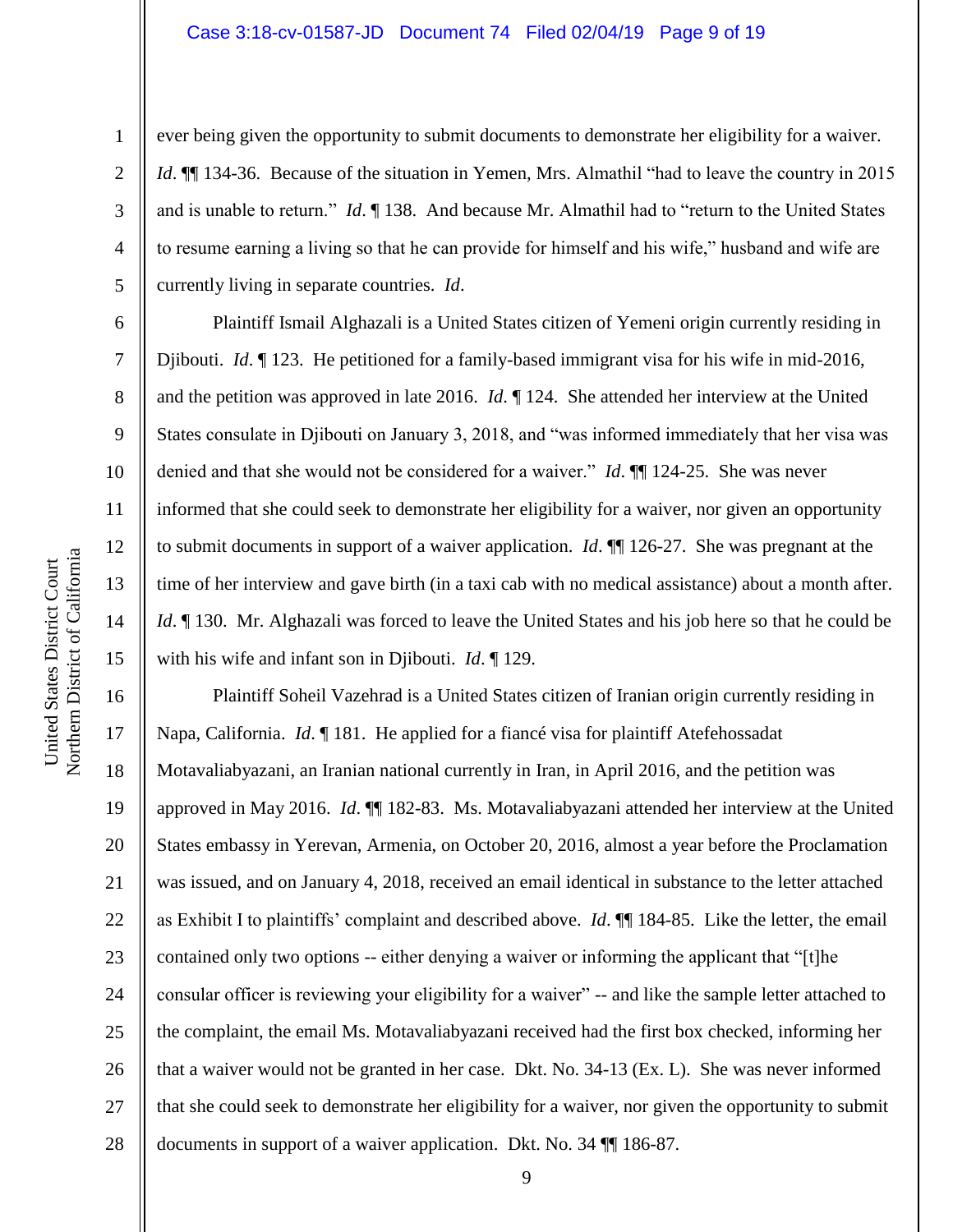1

2

3

5

8

9

11

12

13

14

15

16

4 6 7 10 Plaintiff Hoda Mehrabi Mohammad Abadi is an Iranian national who invested \$500,000.00 in the United States as part of her petition for an employment-based fifth preference (EB-5) investment visa. *Id*. ¶ 255. Her petition was approved in June 2016, and she attended her immigrant visa interview at the United States embassy in Yerevan, Armenia, on February 23, 2017, seven months before the Proclamation was issued. *Id*. ¶ 256. On December 14, 2017, "her attorney received the same boilerplate email denying her a visa and a waiver under the Proclamation." *Id*. 1257. Even after her attorney contacted the embassy requesting that Ms. Mehrabi Mohammad Abadi's case be considered for a waiver, the embassy responded, "Unfortunately, your case is not eligible for a waiver under Presidential Proclamation 9645." *Id*. ¶ 260. Ms. Mehrabi Mohammad Abadi asserts that she consequently was "unable to submit documents in support of a waiver application." *Id*. ¶ 261.

The complaint provides similar accounts of family separation and dislocation for the other named plaintiffs. On the basis of these factual allegations, plaintiffs assert three legal claims: violation of the Administrative Procedure Act, 5 U.S.C. § 706; violation of the Due Process Clause of the Fifth Amendment to the United States Constitution; and for a writ of mandamus.

#### **LEGAL STANDARDS**

17 18 19 20 21 22 23 24 25 26 27 28 The standards governing defendants' motion to dismiss are well-established. Rule  $8(a)(2)$ of the Federal Rules of Civil Procedure requires that a complaint must contain "a short and plain statement of the claim showing that the pleader is entitled to relief." To meet that rule and survive a Rule 12(b)(6) motion to dismiss, a plaintiff must allege "enough facts to state a claim to relief that is plausible on its face." *Bell Atl. Corp. v. Twombly*, 550 U.S. 544, 570 (2007). This does not impose a probability requirement at the pleading stage. "[I]t simply calls for enough fact to raise a reasonable expectation that discovery will reveal evidence of" the conduct challenged by plaintiff. *Id*. at 556. "A claim has facial plausibility when the plaintiff pleads factual content that allows the court to draw the reasonable inference that the defendant is liable for the misconduct alleged." *Ashcroft v. Iqbal*, 556 U.S. 662, 678 (2009) (citing *Twombly*, 550 U.S. at 556). In addition, the allegations in the complaint must be sufficiently clear and concrete to give the defendant an "idea [of] where to begin" in preparing a response to the complaint. *Twombly*, 550 U.S. at 565 n.10.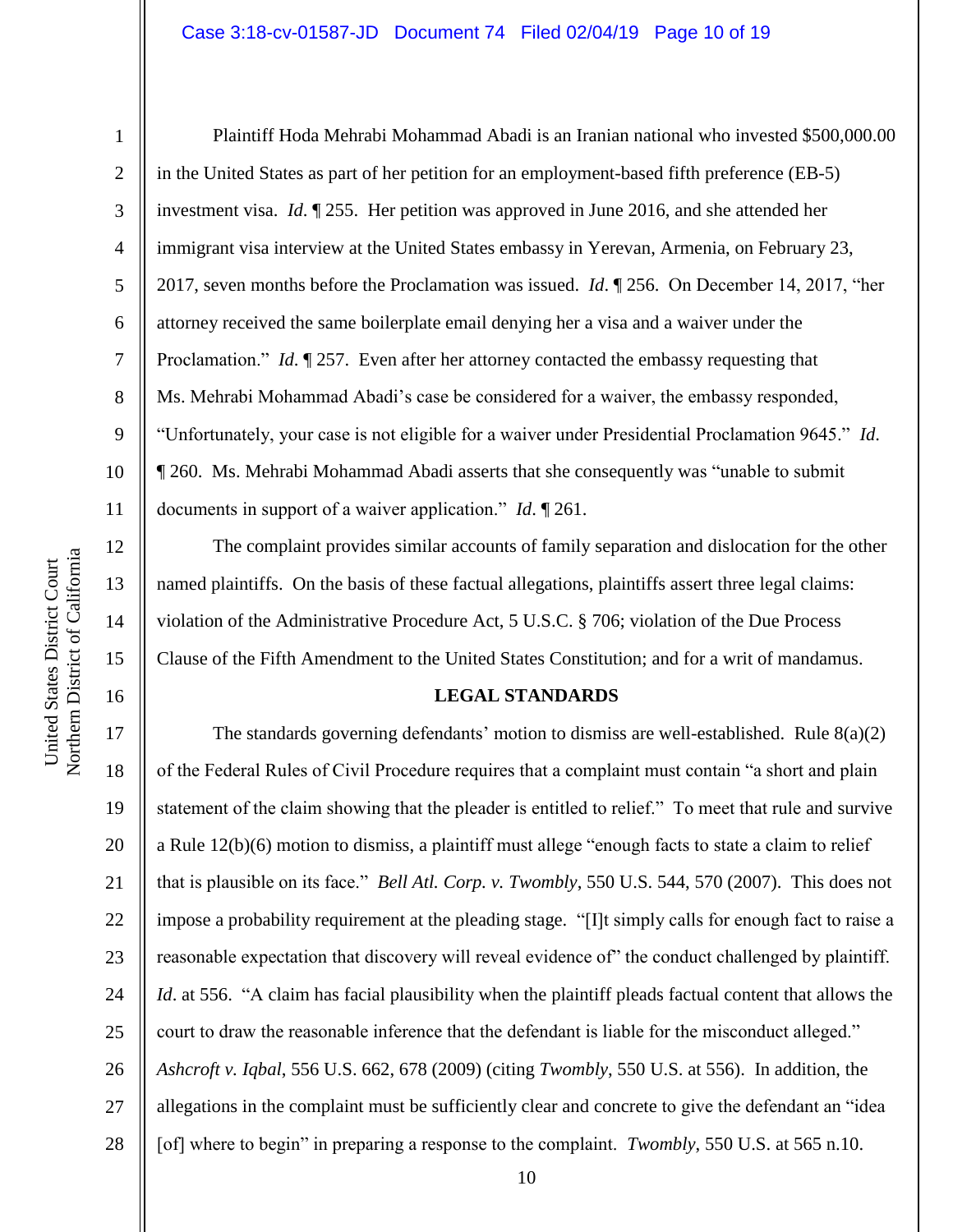Determining whether a complaint states a plausible claim for relief is a "context-specific task that requires the reviewing court to draw on its judicial experience and common sense." *Iqbal*, 556 U.S. at 679.

The Court will assume that plaintiffs' factual allegations are true, and will draw all reasonable inferences in their favor. *Usher v. City of Los Angeles*, 828 F.2d 556, 561 (9th Cir. 1987). But it will not "accept as true allegations that are merely conclusory, unwarranted deductions of fact, or unreasonable inferences." *In re Gilead Scis. Sec. Litig*., 536 F.3d 1049, 1055 (9th Cir. 2008) (quotation omitted). If the complaint is dismissed, an opportunity to amend will be provided unless the Court determines that no cure is possible by new allegations of fact. *Lopez v. Smith*, 203 F.3d 1122, 1130-31 (9th Cir. 2000).

**DISCUSSION**

# **I. JUSTICIABILITY AND THE SCOPE OF PLAINTIFFS' CLAIMS**

The first question raised in the government's motion is whether plaintiffs' claims are justiciable, or whether they should be dismissed, as the government contends, under the doctrine of the nonreviewability of consular decisions. This is one of the government's main contentions for dismissal. *See*, *e.g.*, Dkt. No. 42 at 1 ("[C]onsular nonreviewability prevents a court [from] overturning consular officers' decisions or interfering with their decision-making."); *id*. at 3 ("Plaintiffs' claims are barred by 5 U.S.C.  $\S$  701(a)(1) because the INA precludes judicial review of consular visa decisions."); *id*. at 4 ("Consular officers' decisions to grant or deny waivers and to revoke visas are committed to their discretion by law and therefore judicially unreviewable."); *id*. at 6 ("Although plaintiffs' challenge is styled as a challenge to the waiver process, they seek APA review of consular officers' individual decisions to deny visas.").

23 24 25 26 27 28 It is certainly true that certain immigration or exclusion decisions are not reviewable in court. *See Hawaii*, 138 S.Ct. at 2407; *Rivas v. Napolitano*, 714 F.3d 1108, 1110-11 (9th Cir. 2013). Because the complaint is at points rather loosely worded, it might seem on occasion that plaintiffs are straying into unreviewable areas. But plaintiffs substantially clarified and narrowed the scope of their claims in their opposition brief and during oral argument. In response to the government's contention, plaintiffs expressly state that they "do not challenge individual consular

1

2

3

4

5

6

7

8

9

10

11

12

13

14

15

16

17

18

19

20

21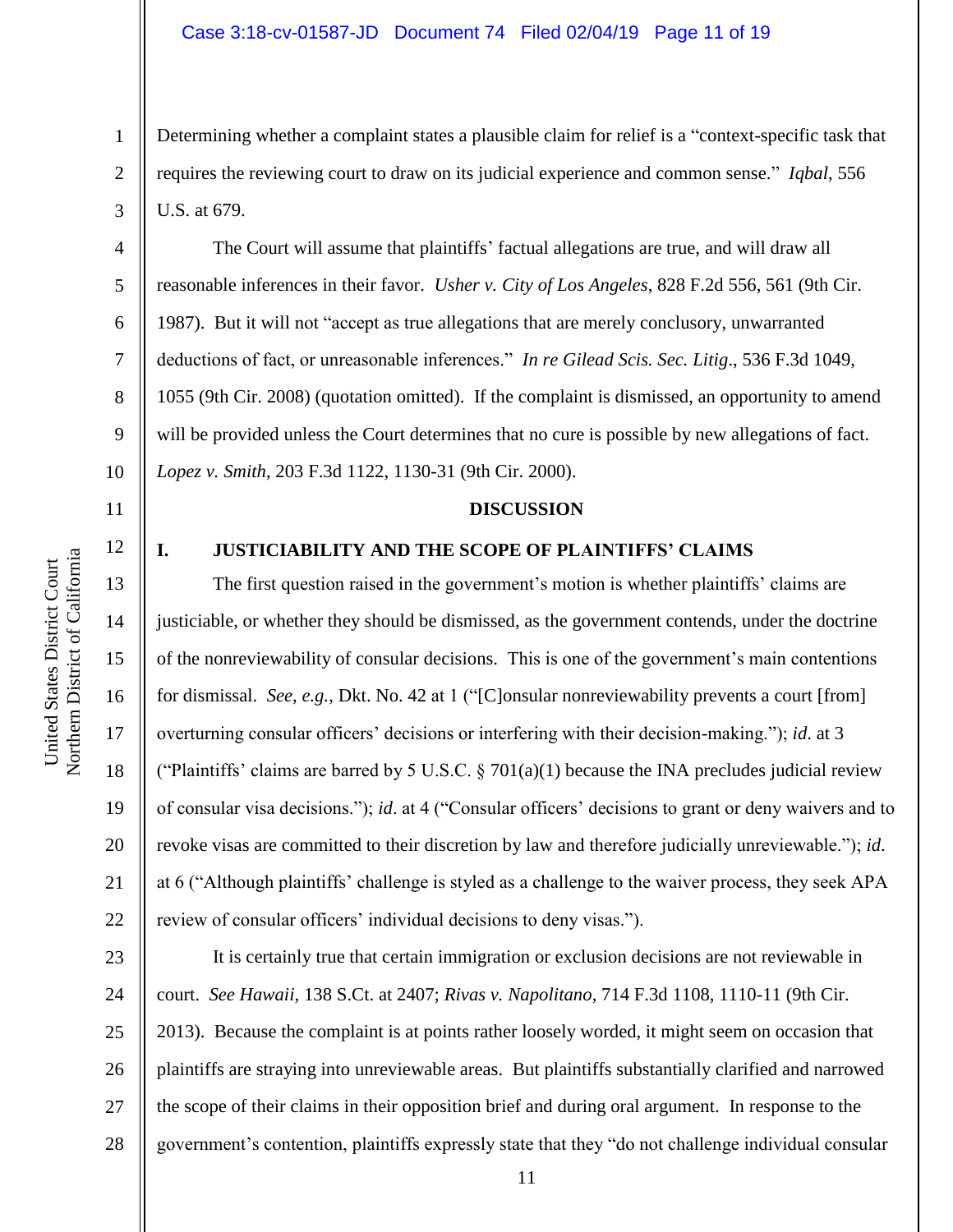#### Case 3:18-cv-01587-JD Document 74 Filed 02/04/19 Page 12 of 19

10 11 12 Northern District of California Northern District of California 13 14 15 16 17

United States District Court

United States District Court

1

2

3

4

5

6

7

8

9

18

19

21

officer decisions on the merits and do not challenge the outcome of any particular consular officer's decision in a given case." Dkt. No. 57 at 1; *see also id*. at 2 ("this is not a case seeking review of an individual consular officer's discretionary decision"); *id*. at 5 ("individual visa denials" are "not at issue here"). That is entirely consistent with a fair reading of the complaint, which leaves no doubt that plaintiffs are challenging systemic practices with respect to the waiver program, and not individualized determinations for any specific person. The gravamen of the complaint is that the government has flouted its own guidelines and statements about case-by-case determinations of waiver applications in favor of a policy of blanket denials. *See* Dkt. No. 68 at 17:12-15 (plaintiffs' statement at the motion hearing that their "APA claim fundamentally rests on that idea that when an agency holds itself forth as providing a process, it must actually provide that process; and it can't go against its own guidelines."). Those issues do not require review of an individual consular officer's decision. Consequently, dismissal for lack of a justiciable controversy is denied.

20 22 23 24 Another important clarification by plaintiffs concerns the scope of the APA claim. The complaint suggests in places that plaintiffs might be contemplating a violation of the Immigration and Nationality Act as the basis of their APA claim. *See*, *e.g.*, Dkt. No. 34 ¶ 319 ("Defendants have acted arbitrarily and capriciously and in contravention of . . . the INA . . . , and they have thus violated the APA."); *id*. at 68 (Prayer for Relief, ¶ 4) (seeking declaration that "defendants' refusal to give full and fair consideration for waivers to all visa applicants from the banned countries violates . . . the INA"). At the motion hearing, plaintiffs expressly disclaimed an APA claim premised on any "particular provision of the INA" or any claim that defendants violated "any specific section of the INA." Dkt. No. 68 at 17:16-18:3. The complaint will be construed in light of this clarification. Plaintiffs also acknowledged, as the Supreme Court's opinion in *Hawaii* essentially compels, that they "do not challenge the Proclamation itself." Dkt. No. 57 at 1.

25 26 27 Nor do plaintiffs seek to enforce the terms of the Proclamation. Rather, they are pursuing an APA claim based on the allegation that the State Department is not following its own waiver guidance. Consequently, the Court need not address the issue of whether a private citizen can sue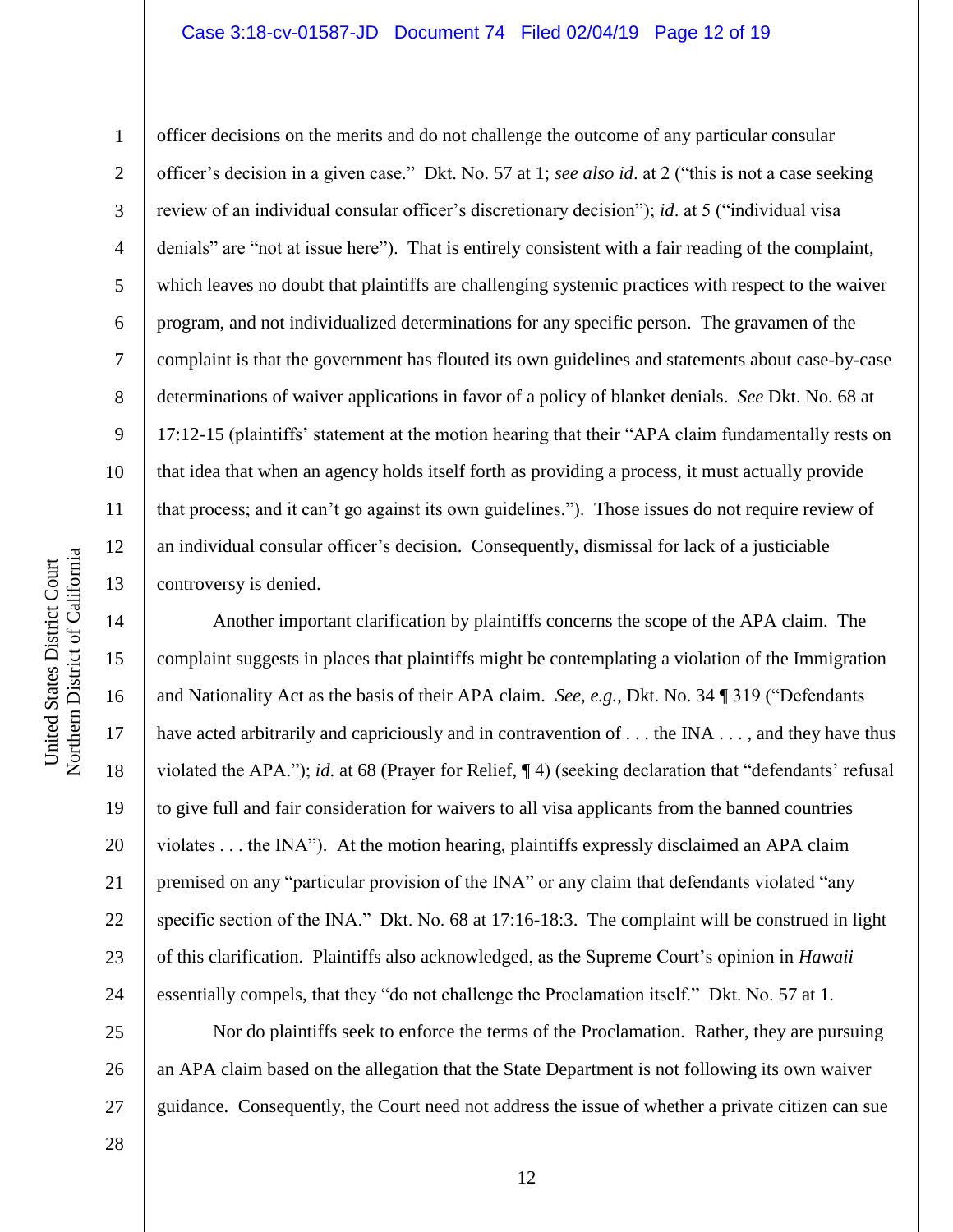to enforce a Presidential Proclamation, which is by no means a self-evident proposition. *See East Bay Sanctuary Covenant v. Trump*, 909 F.3d 1219, 1250 (9th Cir. 2018).

**II. APA CLAIM**

1

2

3

4

5

6

7

8

9

10

11

12

13

14

15

The Administrative Procedure Act creates a "basic presumption of judicial review [for] one suffering legal wrong because of agency action." *Weyerhaeuser Co. v. U.S. Fish and Wildlife Serv.*, 139 S.Ct. 361, 370 (2018) (alterations in original; quotation omitted). Our circuit has construed the APA to provide for "broad judicial review of agency action: 'A person suffering legal wrong because of agency action, or adversely affected or aggrieved by agency action within the meaning of a relevant statute, is entitled to judicial review thereof.'" *Regents of the Univ. of Cal. v. U.S. Dep't of Homeland Sec.*, 908 F.3d 476, 494 (9th Cir. 2018) (quoting 5 U.S.C. § 702). The APA also states that "[a]gency action made reviewable by statute and final agency action for which there is no other adequate remedy in a court are subject to judicial review." 5 U.S.C. § 704. Section 706 authorizes the reviewing court to "compel agency action unlawfully withheld" as well as to set aside any agency action that is "arbitrary, capricious, an abuse of discretion, or otherwise not in accordance with law."  $5 \text{ U.S.C.}$  §§ 706(1) and (2)(A).

16 17 18 19 20 21 22 23 24 25 26 27 Plaintiffs' APA claim has solid legal support in the "well-established" proposition that "agencies may be required to abide by certain internal policies." *Alcaraz v. Immigration and Naturalization Serv.*, 384 F.3d 1150, 1162 (9th Cir. 2004). This proposition was first recognized in *United States ex rel. Accardi v. Shaughnessy*, 347 U.S. 260 (1954), which involved an immigration dispute with overtones similar to this one. The plaintiff in *Accardi* was an Italian immigrant who challenged the validity of a decision by the Board of Immigration Appeals ("BIA") that denied his deportation appeal. *Id*. at 262-63. The Supreme Court reversed and ordered a new appeal hearing because the BIA had not acted in conformance with its governing regulations. Those regulations required the BIA to exercise its own judgment and discretion when considering appeals, but the record indicated that the BIA had summarily denied Accardi's appeal because he was on a list sent from the Attorney General of "unsavory characters" slated for deportation. *Id*. at 264-67. The Supreme Court concluded that the BIA's decision was invalid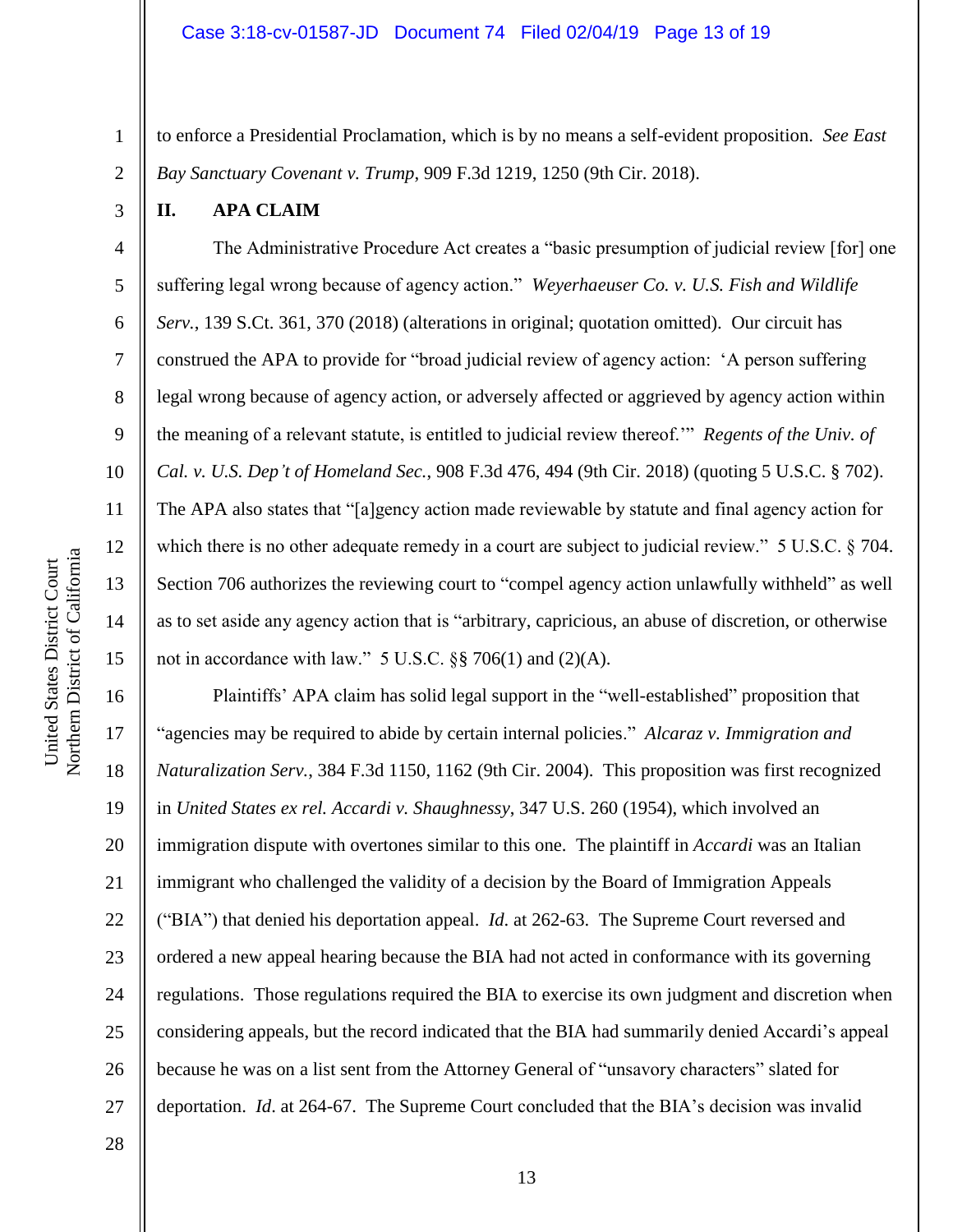# Case 3:18-cv-01587-JD Document 74 Filed 02/04/19 Page 14 of 19

because it had not, in fact, exercised its discretion as required by the regulations, but had instead allowed the Attorney General to dictate the result. *Id*.

The holding that administrative agencies are bound to follow their rules and guidelines has since been called the *Accardi* doctrine. The Supreme Court reinvigorated the principle in *Morton v. Ruiz*, 415 U.S. 199, 235 (1974): "Where the rights of individuals are affected, it is incumbent upon agencies to follow their own procedures. This is so even where the internal procedures are possibly more rigorous than otherwise would be required." The doctrine applies to an agency's procedures however they might be denominated. *See, e.g.*, *Church of Scientology of Cal*. *v. United States*, 920 F.2d 1481, 1487 (9th Cir. 1990) ("Pursuant to the *Accardi* doctrine, an administrative agency is required to adhere to its own internal operating procedures."); *see also Romeiro de Silva v. Smith*, 773 F.2d 1021, 1025 (9th Cir. 1985) (noting that the INS can be bound by its "operations instructions"). What is critical under the doctrine is that an agency can be sued for failing to abide by the rules and procedures it formulates to perform its duties.

14 15 16 17 18 19 20 21 22 23 24 25 26 27 The government does not seriously contest this point, *see* Dkt. No. 58 at 6 n.4, and for good reason. The State Department is without doubt an agency for purposes of the APA. *Allen v. Milas*, 896 F.3d 1094, 1102-03 (9th Cir. 2018). The State Department created rules and procedures for the waiver program, as detailed in plaintiffs' exhibits, and recognized the materials it promulgated as such. *See*, *e.g.*, Dkt. No. 68 at 9:5-7 (State Department's online postings were its "outward facing guidance" for waivers). The heart of the APA claim is that the State Department has acted arbitrarily and unlawfully by disregarding its own procedures and rules in administering the waiver program. That is a legally sound claim, and other courts have also allowed APA claims in similar circumstances. *See Torres v. U.S. Dep't of Homeland Sec.*, No. 17cv1840 JM (NLS), 2017 WL 4340385, at \*5 (S.D. Cal. Sept. 29, 2017) (APA claim based on DHS failure to follow Deferred Action for Childhood Arrivals program rules and standard operating procedures) (citing *Accardi*, 347 U.S. at 268, and *Alcaraz*, 384 F.3d at 1162); *Damus v. Nielsen*, 313 F. Supp. 3d 317, 335-38 (D.D.C. 2018) (APA claim based on DHS failure to comply with an ICE Parole Directive).

1

2

3

4

5

6

7

8

9

10

11

12

13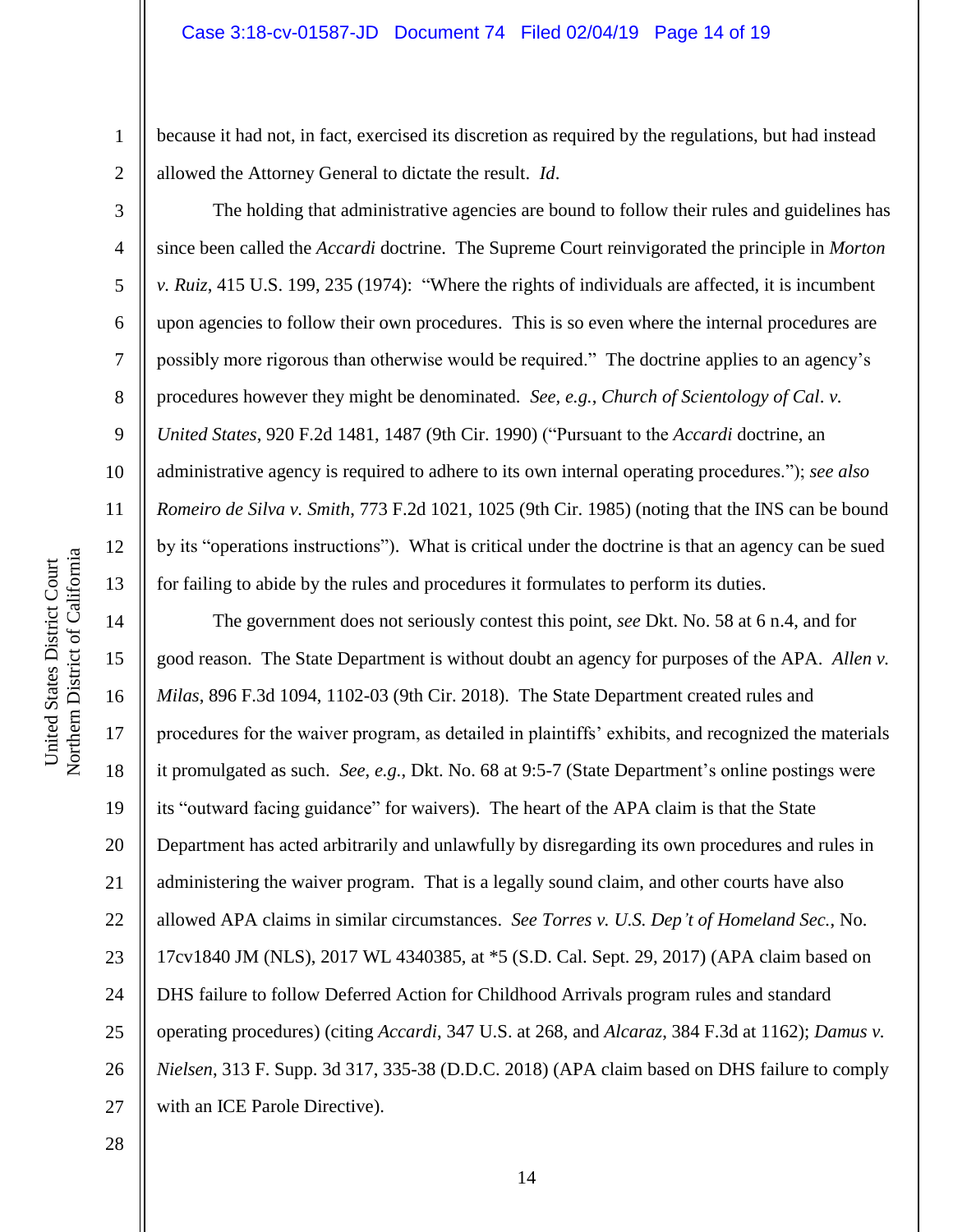#### Case 3:18-cv-01587-JD Document 74 Filed 02/04/19 Page 15 of 19

1

2

3

4

5

6

7

8

9

10

11

12

13

14

15

16

17

18

19

20

The next question is whether plaintiffs have alleged enough in the way of facts to state a plausible APA claim under *Accardi*. They have. To start, the parties agree that individuals subject to the Proclamation who seek a waiver in order to travel to the United States are required to "disclose during the visa interview any information that might demonstrate that he or she is eligible for a waiver." Dkt. No. 34-4 (Ex. C) at ECF p. 6. The government repeatedly affirmed this point and emphasized the importance of the visa interview to the waiver program process at the motion hearing. *See*, *e.g.*, Dkt. No. 68 at 9:11-14 ("There is always a visa interview. So issues on the undue harm and the national interest would be raised at the interview."); *id*. at 23:4-8 ("[T]he guidance was clear on that from the beginning. It says you ask at the interview, and you explain the circumstances at the interview that would entitle you -- it will help you meet the burden and the national interest test.").

Plaintiffs allege many instances where applicants whose visa interviews took place before the Proclamation were denied a visa and a waiver in summary fashion after the Proclamation was signed, and with no further interview or opportunity to submit documents and demonstrate eligibility for a waiver. *See*, *e.g.*, Dkt. No. 34 ¶¶ 133-36, 184-87. Plaintiffs have identified other occasions on which consular officers refused to consider or even accept documents offered to them, on one occasion at the visa interview. *Id*. ¶ 101; *see also id*. ¶¶ 257-61. These facts adequately allege that the State Department has not followed its own guidance with respect to its requirement that visa applicants must disclose at their visa interviews any information that might demonstrate that the applicant is eligible for a waiver.

21 22 23 24 25 26 27 28 Plaintiffs allege other failures by the State Department to adhere to its own rules. For example, the waiver guidance states that individual consular officers will exercise discretion to grant waivers on a case-by-case basis when they find the requirements for a waiver to be satisfied. *See*, *e.g.*, Dkt. No. 34-4 (Ex. C) at ECF p. 6 ("consular officers may issue a visa based on a listed waiver category to nationals of countries identified in the PP on a case-by-case basis, when they determine . . . ."). Contrary to this avowed process, plaintiffs allege facts plausibly demonstrating that a *de facto* policy of blanket denials has usurped individualized waiver decisions. These facts include the declaration of a former consular officer who states that "we were not allowed to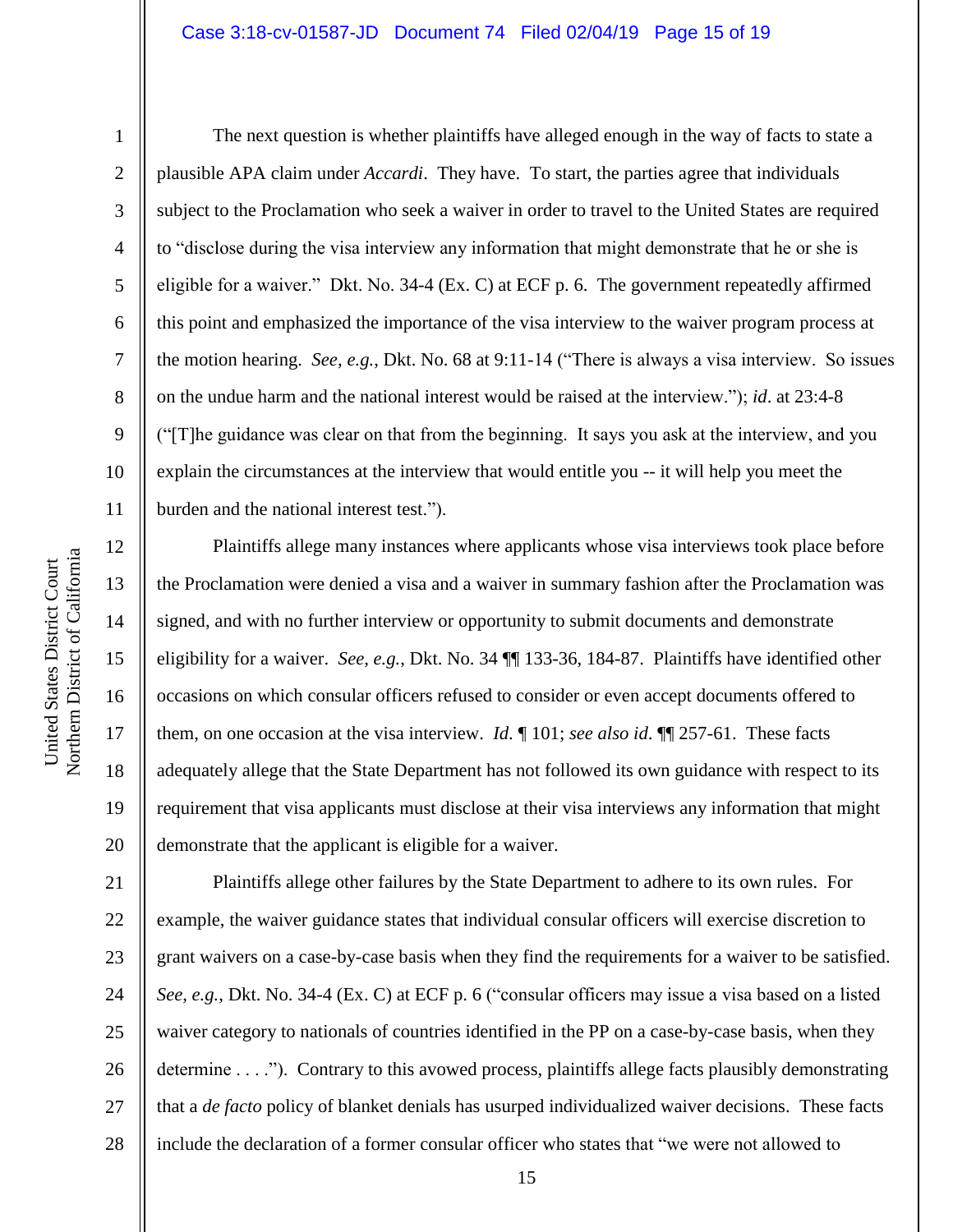exercise that discretion" and that "there really is no waiver," Dkt. No. 34-3 (Ex. B), and evidence showing that the sample waiver letter had the "denied" box pre-checked and contained no option for the grant of a waiver at all. Dkt. No. 34-10 (Ex. I). And as discussed, the complaint also offers the testimonials of applicants who were summarily denied waivers and visas, in some cases with the same form letter and in others without ever having had a post-Proclamation visa interview or any other opportunity to make his or her case for a waiver.

Consequently, the Court concludes that plaintiffs have stated an APA claim under the *Accardi* doctrine. The government has not persuasively argued otherwise. It puts substantial emphasis on a number of factual matters, *see, e.g.,* Dkt. No. 58 at 1, 9 (asserting facts about waiver reviews and approval figures), but those issues are of course properly addressed in a summary judgment motion (if truly undisputed) or at trial, and not in a motion to dismiss. The government also suggests that the Supreme Court already rejected in *Hawaii* any claim that the waiver process is a sham, but that reading goes too far. The footnote in the majority opinion about the evidentiary record, 138 S.Ct. at 2423 n.7, hardly constitutes a clear holding that bars the door to plaintiffs' claims here. To the contrary, the better conclusion is that the government's conduct should be tested on a full record, as plaintiffs propose to do in this case.

# 17

18

19

21

1

2

3

4

5

6

7

8

9

10

11

12

13

14

15

16

# **III. FIFTH AMENDMENT CLAIM**

20 Plaintiffs also allege claims under the Fifth Amendment to the United States Constitution for substantive and procedural due process deprivations, and an equal protection violation. Dkt. No. 34 ¶¶ 322-34. The Fifth Amendment provides that "[n]o person shall be . . . deprived of life, liberty, or property, without due process of law."

22 23 24 25 26 27 28 For the due process claim, the threshold question is whether a plaintiff was deprived of any of these interests, because "*no* process is due if one is not deprived of 'life, liberty, or property.'" *Kerry v. Din*, 135 S.Ct. 2128, 2132 (2015) (Scalia, J., plurality opinion) (quotation omitted, emphasis in original). Plaintiffs do not directly allege such a deprivation, so the question is whether they were deprived of "certain implied 'fundamental rights'" that are understood to be included under the "liberty" prong. *Id*. at 2133. This is also lacking. Plaintiffs have not alleged any constitutionally protected fundamental rights for either the Family Member Class or the Visa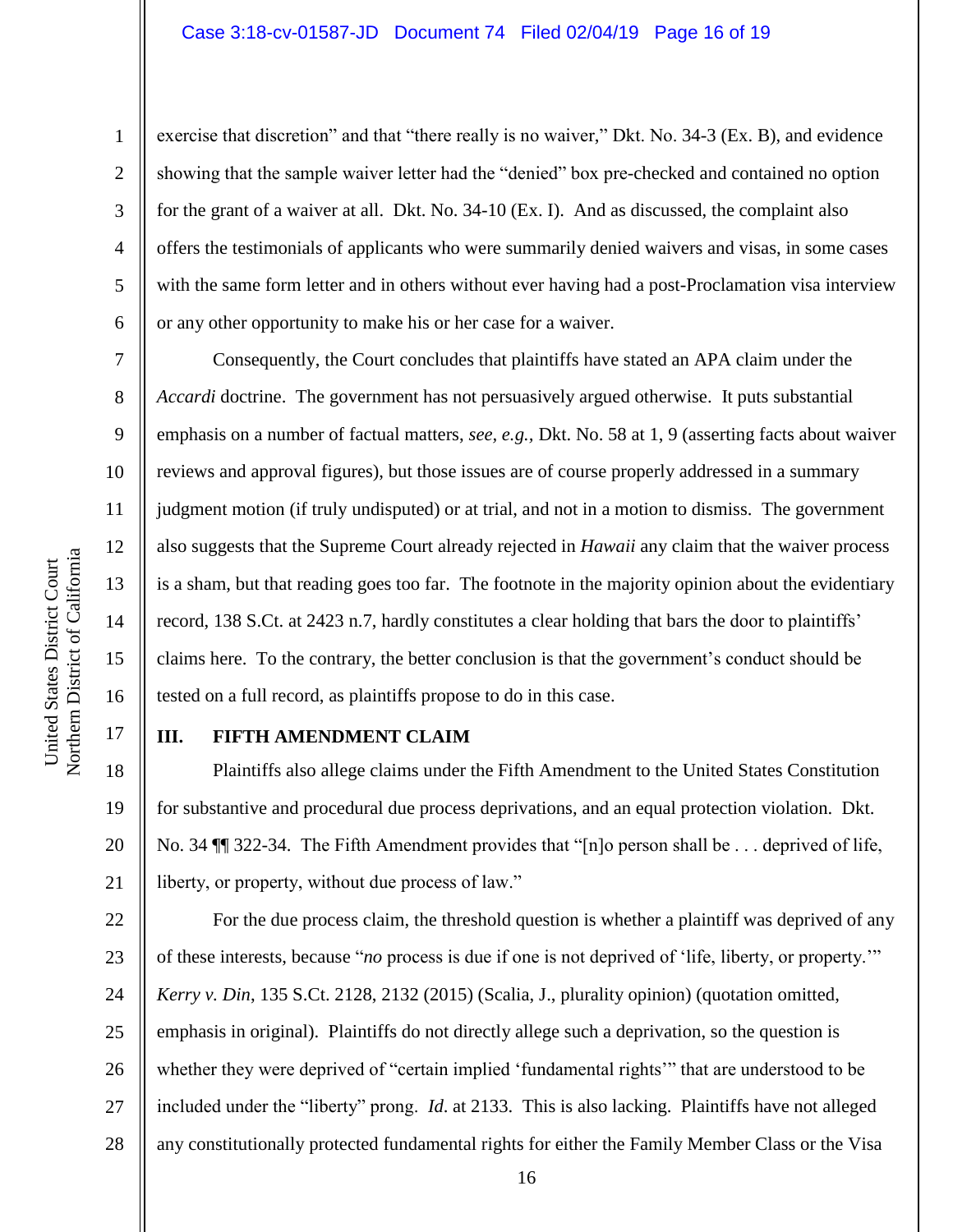#### Case 3:18-cv-01587-JD Document 74 Filed 02/04/19 Page 17 of 19

10 11 12 Northern District of California Northern District of California United States District Court United States District Court 13

1

2 3 4 5 6 7 8 9 Applicant Class. They refer to a "right" to the "integrity of the family unit," but even assuming such a right can be found in the Fifth Amendment, which is not at all clear, plaintiffs concede that it would "not amount to a right of entry for foreign nationals, nor to an unfettered right to reside in the United States with family members who are foreign nationals." Dkt. No. 57 at 13. Indeed, the Supreme Court has held in a plurality opinion that "[e]ven if we might 'imply' a liberty interest in marriage generally speaking, that must give way when there is a tradition denying the specific application of that general interest . . . . Although immigration was effectively unregulated prior to 1875, as soon as Congress began legislating in this area it enacted a complicated web of regulations that erected serious impediments to a person's ability to bring a spouse into the United States." *Din*, 135 S.Ct. at 2135. Plaintiffs' inability to allege a deprivation of an interest protected by the Due Process Clause means their claim must be dismissed in both its procedural and substantive iterations. The dismissal is without prejudice and plaintiffs may amend, if they so choose.

14 15 16 17 18 19 20 21 22 23 24 25 26 27 28 Plaintiffs' equal protection claim under the Fifth Amendment is also dismissed. Although the Fifth Amendment does not contain an express equal protection clause, its Due Process Clause has been interpreted to include an equal protection component. *See Bolling v. Sharpe*, 347 U.S. 497, 499-500 (1954); *Buckley v. Valeo*, 424 U.S. 1, 93 (1976). Even so, there are problems with plaintiffs' equal protection claim. Their claim is that the "waiver guidance that has issued has been arbitrary and capricious and designed to result in almost-uniform denials. Taken as true, and given the background against which the waiver scheme arose, this supports an inference that the agency has a policy of denying waivers on discriminatory grounds, including nationality or religion." Dkt. No. 57 at 14. This inference is not nearly as obvious as plaintiffs suggest, and demands assumptions unsupported by non-conclusory allegations of fact. That will not do under *Twombly* and *Iqbal*. *See Iqbal*, 556 U.S. at 768. In addition, the logic that "almost-uniform denials" of waivers is tantamount to denial of "waivers on discriminatory grounds" holds together only if it is assumed that the Proclamation unconstitutionally excludes Muslims or illegally discriminates on the basis of nationality, a proposition that the Supreme Court turned aside in *Hawaii*. 138 S.Ct. at 2413-23.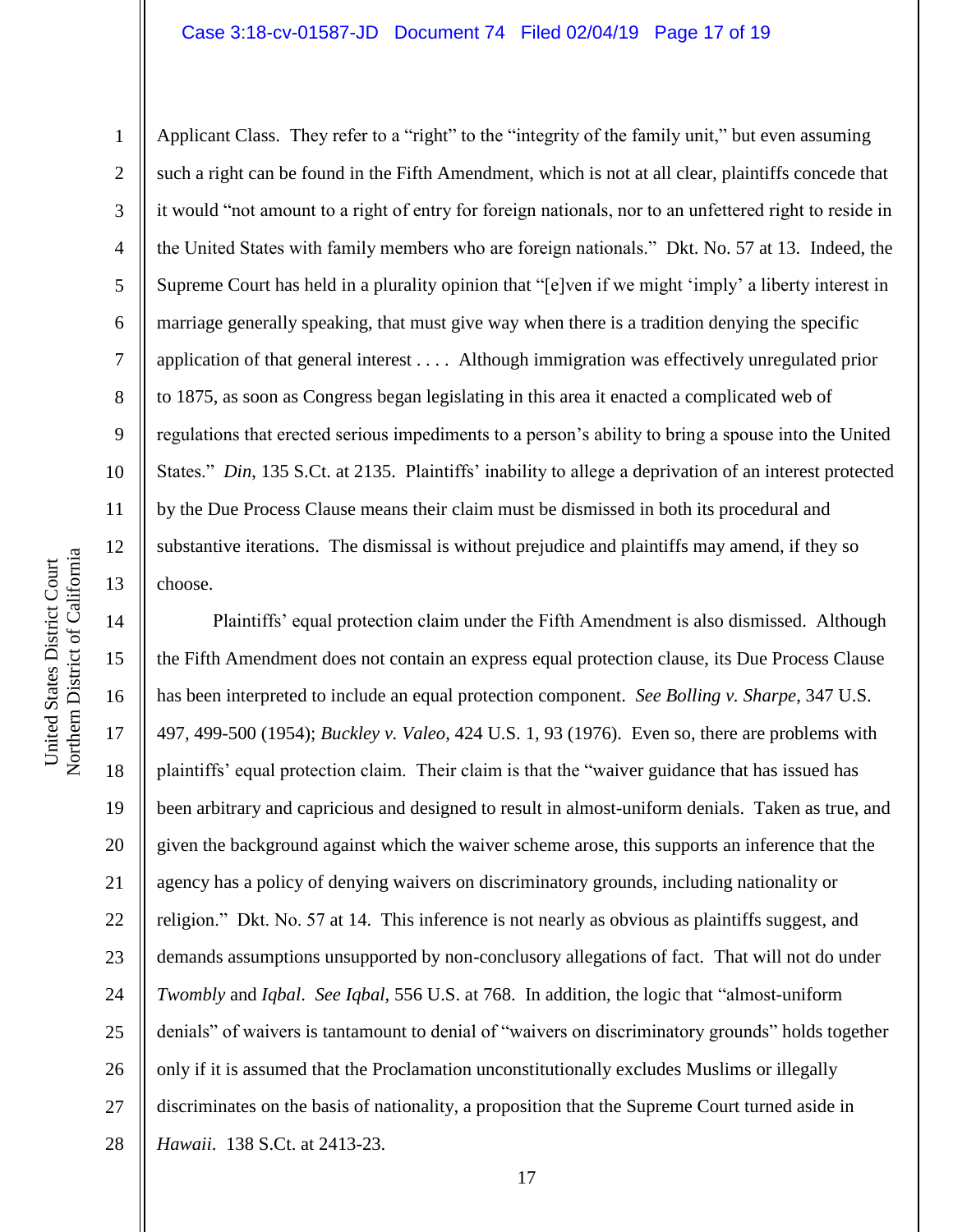6

7

8

9

10

11

12

13

14

15

16

17

18

19

20

21

1

The Court also notes, without firmly deciding the question at this time, that the equal protection claim would likely be subject to rational basis review. *See Ledezma-Cosino v. Sessions*, 857 F.3d 1042, 1048 (9th Cir. 2017). The Supreme Court has already concluded in reviewing the Proclamation that "the Government has set forth a sufficient national security justification to survive rational basis review." *Hawaii*, 138 S.Ct. at 2423. This is another sizeable roadblock to the equal protection claim as currently alleged. But plaintiffs will have an opportunity to amend this claim too.

**IV. MANDAMUS CLAIM**

Plaintiffs' final claim, for a writ of mandamus, is also dismissed without prejudice. The writ of mandamus is "intended to provide a remedy for a plaintiff only if he [or she] has exhausted all other avenues of relief and only if the defendant owes him [or her] a clear nondiscretionary duty." *Heckler v. Ringer*, 466 U.S. 602, 616-17 (1984).

Plaintiffs themselves have acknowledged the duplicative nature of their mandamus claim and that it may not be necessary. *See*, *e.g.*, Dkt. No. 57 at 15 ("Should this Court find that plaintiffs are not entitled to relief under the APA or the Due Process Clause, mandamus relief would still be available."); Dkt. No. 68 at 21:3-5 ("I would say the core of our claim is the APA and the constitutional claims.").

Because the APA claim will go forward, the Court dismisses plaintiffs' mandamus claim on the basis of plaintiffs' representations that the mandamus claim is redundant. The dismissal is without prejudice to renewing at a later time, should that become appropriate. Plaintiffs' mandamus claim may also become relevant to a discussion of the proper relief in this case.

22 23 24 25 26 27 On that note, the prayer for relief in the complaint asks the Court to order the retraction of all visa denials and to order defendants to "fulfill their duties under the Proclamation." Dkt. No. 34 at 67. The former may infringe impermissibly on individual consular officers' decisionmaking, and the latter, as noted previously in this order, sounds like an impermissible attempt to enforce the Proclamation. These issues are not squarely before the Court at this time, but plaintiffs may want to consider them if they amend the complaint.

Northern District of California Northern District of California United States District Court United States District Court